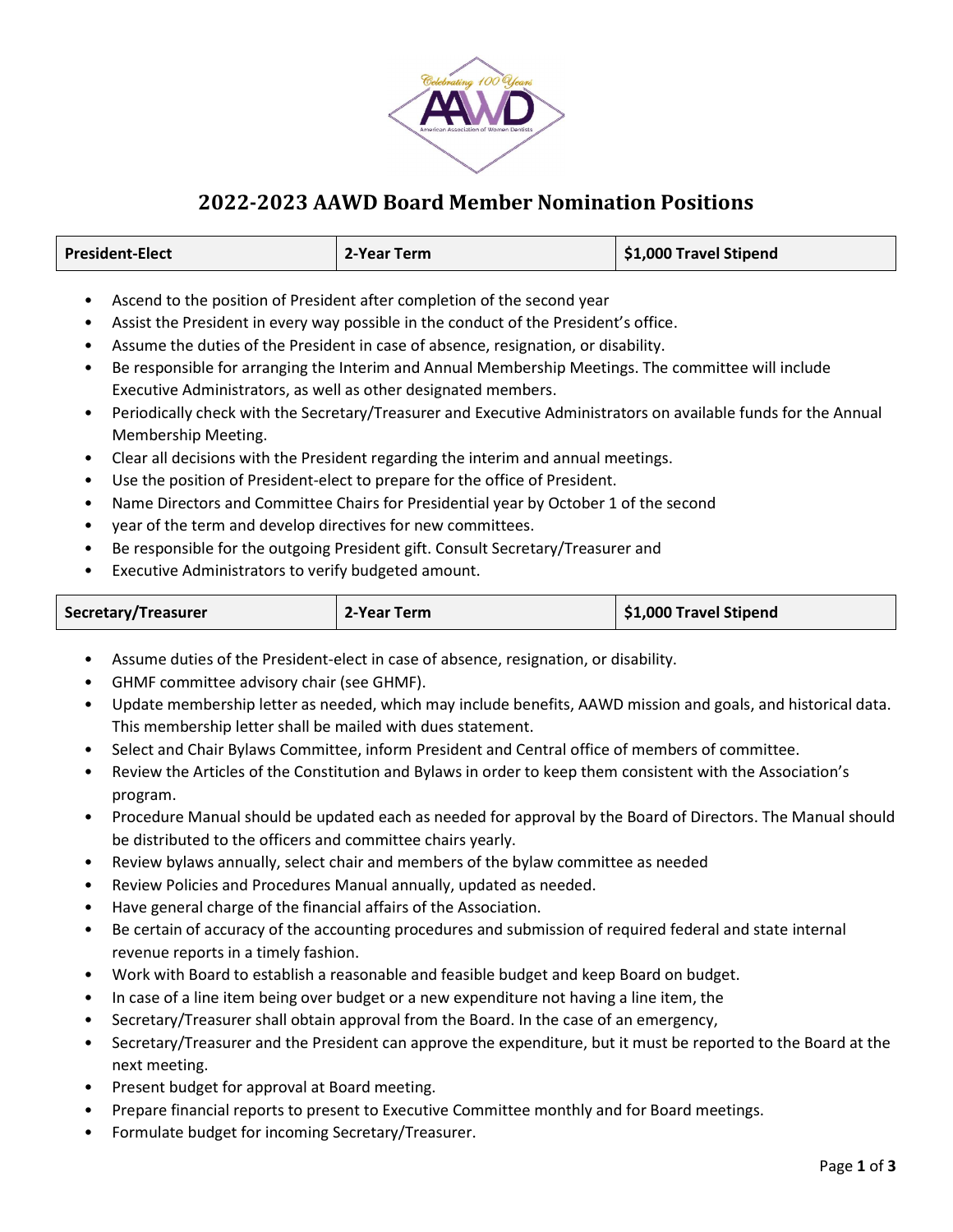| <b>Director of Member Benefits</b> | 2-Year Term | \$500 Travel Stipend |
|------------------------------------|-------------|----------------------|
|------------------------------------|-------------|----------------------|

- Select and organize committee(s) as needed for award/scholarship selection as needed.
- Work with the Director of Academic Affairs to coordinate the Eleanor J. Bushee and corporate sponsored student awards
- Work with the Director of Federal Services to coordinate the Jeannie Hansen Bayless Award
- Final approval on nomination application and marketing process.
	- o Lucy Hobbs Taylor:
		- Award is given annually by the AAWD Board of Directors to a member in good standing for significant service to dentistry and achievement in civic, cultural, humanitarian, academic and/or professional realms. The nominee's actions must reflect positively on the profession and nominations for the award may by the AAWD membership. This Award is the highest honor which the AAWD can bestow on one of its members. The Director will make a recommendation to the President, Board of Directors.
		- Write article for publication to solicit Lucy Hobbs Taylor nominations then submit nominations to Board of Directors.
	- o Eleanor J. Bushee Senior Dental Student Award:
		- Award to the outstanding senior woman dental student who is a national member. The recipient is selected by the Dean or the Dean's designees. In January, each school receives notice of the Award with an information sheet to be completed. The sheet should list the recipient chosen from that school. The form is returned to AAWD and a certificate if prepared and mailed the school. The school makes the presentation to the student.
	- o Corporate Sponsored Student Awards (if funding available):
		- Each year, every dental school is asked to nominate students for this award. The Committee then selects up to 10 nominations and presents each recipient with a certificate letter and \$500 check.
	- o Federal Services/Jeannie Hansen Bayless Award:
		- In the event, the Federal Services Representative determine a representative for this award, the Director of Member Benefits will receive their recommendation. The Director of Member Benefits upon receipt of this recipient will report same to President, Board of Directors.
		- Recipient is determined by Federal Services representatives and presented during the Annual Meeting. Review application forms and update yearly.
- Develop and market affinity programs for membership, working with the Director of Corporate Relations.
- Solicit for member, state, regional and student web links to link to AAWD web site.

| Director of Membership and Chapters | 2-Year Term | <b>S500 Travel Stipend</b> |
|-------------------------------------|-------------|----------------------------|
|-------------------------------------|-------------|----------------------------|

- Promote the organization of local chapters of AAWD.
- Organize quarterly calls for all chapter leaders.
- Provide help with soliciting speakers and funding for local programs, by working with the Director of Corporate Relations.
- Maintain and update chapter start-up materials.
- Devise plans to recruit new members and retain working with the Director of Member Benefits.
- Develop motivational programs to involve existing active members and officers in recruiting new members and in reactivating former members.
- Maintain contact with student representative to promote membership recruitment at each school.
- Support Director of Academic Affairs with student chapter formation